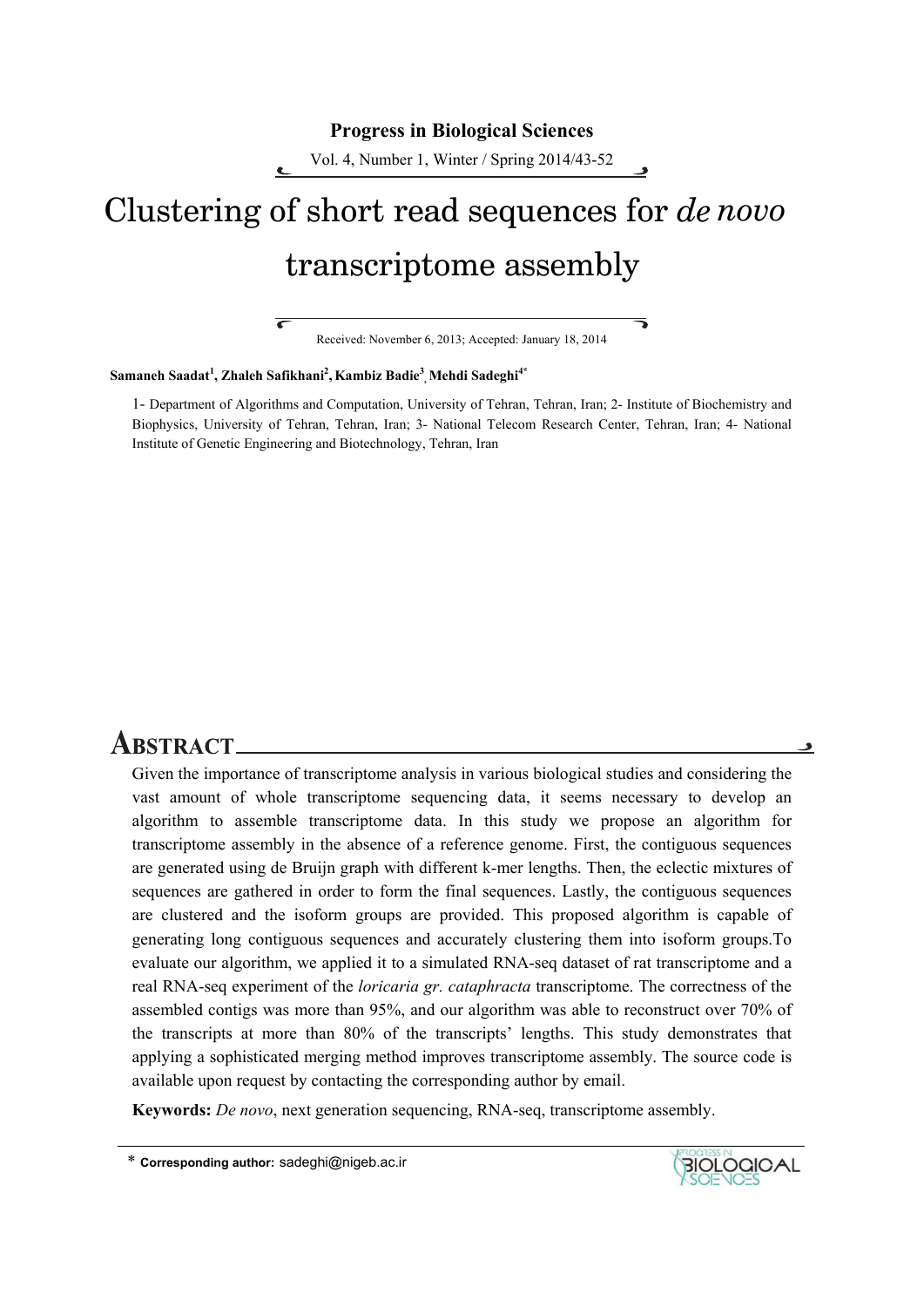# **Introduction**

Sequencing expressed mRNA (RNA-seq) using next generation sequencing technologies provides a huge amount of transcriptome data which requires an efficient and accurate method for assembly. Applications of transcriptomic information include obtaining gene expression level, gene expression profiling after experimental treatments, cancer gene expression, and gene discovery. There are different approaches to assembling RNA-seq data. Some transcriptome assemblers have been developed to assemble transcriptome short reads based on a reference genome, including TopHat (1) and Cufflinks (2). Referencebased assemblers map short reads onto a reference genome in order to find full-length transcript sequences. However, reference genomes of most species are not available, and sometimes the individual that is under study is different from the reference genome, so mapping the short reads to the reference is not reliable. Therefore, it seems that having a method to assemble short reads in the absence of a reference genome is essential. *De novo*  RNA-seq read assemblers such as Trinity (3), transABySS (4), and Oases (5) construct transcript assemblies (transfrags) without using any reference genome.

Some *de novo* assemblers including Atlas (6) and ARACHNE (7) are based on the overlap-layout-consensus (OLC) approach which constructs an overlap graph of reads. In an overlap graph, each read is considered a node, and nodes will be connected to each other if they have adequate overlaps. Although OLC algorithms are appropriate for assembling long reads, they cannot be applied to a set of short reads. A large quantity of short reads with short overlaps culminates in a huge graph which is time and memory inefficient and greatly ambiguous. In order to overcome these limitations and disadvantages of OLC based algorithms, de Bruijn-based assemblers have been developed. Using the de Bruijn graph is the best way to handle redundancy in short reads, and its construction is based on words with the size of *k* nucleotides called k-mer. Recent algorithms of genome assembly are mostly based on de Bruijn graphs (8-10).

The fundamental stages of both genome and transcriptome assembly to create contiguous sequences (contigs) are the same, so it is possible to use a de Bruijn-based genome assembler to generate contigs from transcriptome short reads. However, transcriptome assembly is different in some aspects. First, all the parts of a genome have uniform coverage depth, but this is not true for transcriptome short reads. In other words, the expression levels of genes might be different; some of the genes are expressed very low and some of them might be expressed very high. Second, the ultimate goal of genome assembly is to construct a whole genome as one contiguous sequence, but transcriptome inherently contains a number of separate sequences belonging to different genes that should not be connected to each other. Third, alternative splicing makes assembling RNA-seq reads more challenging. Therefore, in order to make genome assemblers appropriate for transcriptome assembly, some post-processes are required. Velvet (10) is a fast and memory efficient de Bruijn-based assembler. It is the most conventional genome assembler which is exploited by several transcriptome assemblers including Rnnotator and Multiple-K (11-13).

One parameter which most effects the performance of de Bruijn-based assemblers is k-mer length or hash length. Determining the optimal k-mer value for a particular data set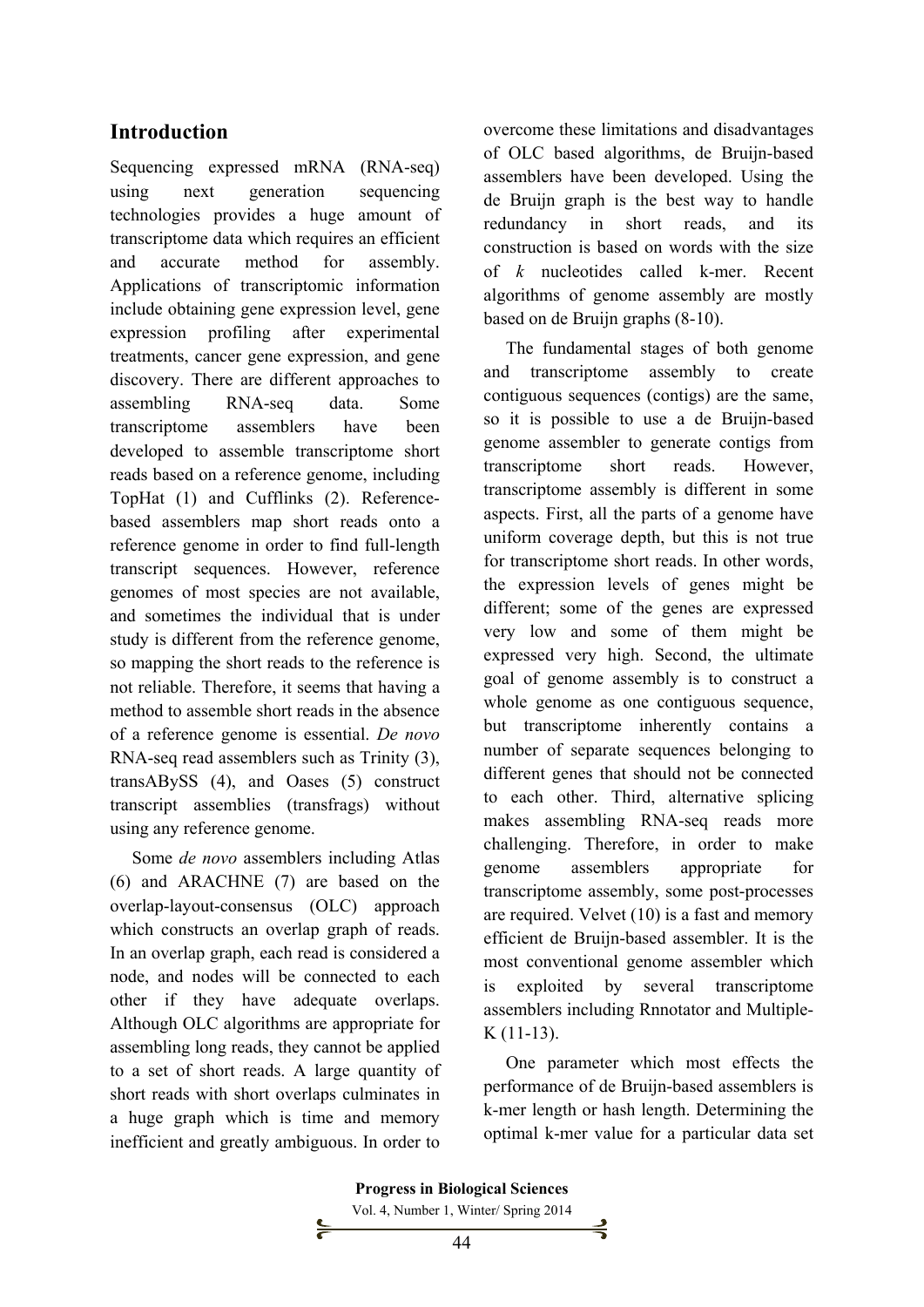is difficult. Moreover, based on the variability of gene expressions, it is strongly recommended that, for transcriptome assembly, the de Bruijn assembler be run with different k-mer values; then the results should be combined. Assembly Assembler (https://github.com/dzerbino/velvet/tree/mast er/contrib/AssemblyAssembler1.3) is a software designed to combine the contigs obtained from several executions of Velvet. AssemblyAssembler applies the Velvet assembler on input short reads across a userspecified range of k-mer values. Then, it finds the best k-mer length which generates the longest maximum contigs and conducts additional assemblies with k-mer lengths close to the best k-mer. Eventually, the AssemblyAssembler gathers all the contigs of these runs and utilizes them as the input of a final assembly process. The final contigs are considered transcripts.

Producing contigs using a de Bruijn-based genome assembler, however, is not enough for transcriptome assembly, because isoform transcripts have overlaps. They do not form a plain sequence, and there are branches in their presentation. Thus, this notion should be represented using the graph structure. Some de Bruijn based *de novo* transcriptome assemblers such as Oases (5) and Multiple-K (12) construct a graph which demonstrates the relationship between the contigs and clusters the assembled contigs. These methods use different strategies to construct graphs. Oases employs the number of single and paired-end reads to create the graph and cluster contigs, while Multiple-K uses the proteome of a related species as a reference to assemble contigs belonging to the same gene.

In this work, we used Velvet as a tool to assemble short reads and generate contigs. First, we executed Velvet several times with different k-mer values and selected the best sets of contigs from among the results. Then, the selected contigs were combined to construct the final longer contigs. Afterward, scores between final contigs were computed, and a graph was generated based on the contigs and their scores. Finally, the generated graph was clustered into its connected components which were isoform transcript groups. Moreover, we assessed our algorithm using criteria such as correctness, completeness, contiguity, and group fusion.

# **Materials and Methods**

## **Merging Contigs**

The performance of a de Bruijn-based assembler depends on the hash length or kmer length. It is challenging to find the optimal k-mer value for a de Bruijn-based assembler. In addition, based on the variety of expression levels of the transcriptome data, a genome assembler like Velvet is not able to reconstruct full-length transcripts with different expression levels just by using one single k-mer length. This is mainly because of the fact that a higher k-mer length is able to construct highly expressed transcripts. In order to reconstruct low-expressed transcripts, it is recommended to use lower kmer lengths (12). The most conventional solution for dealing with heterogeneous expression levels of transcripts is to apply various k-mer lengths to produce initial contigs and then merge them into a final contig set. There are different ways to merge assembled contigs, and the performance of the final contigs heavily depends on the merging strategy. We examined different contig-merging methods and compared their results. This study introduces a highly accurate method for merging obtained contigs from different k-mer lengths.

In the first step of our algorithm, Velvet is

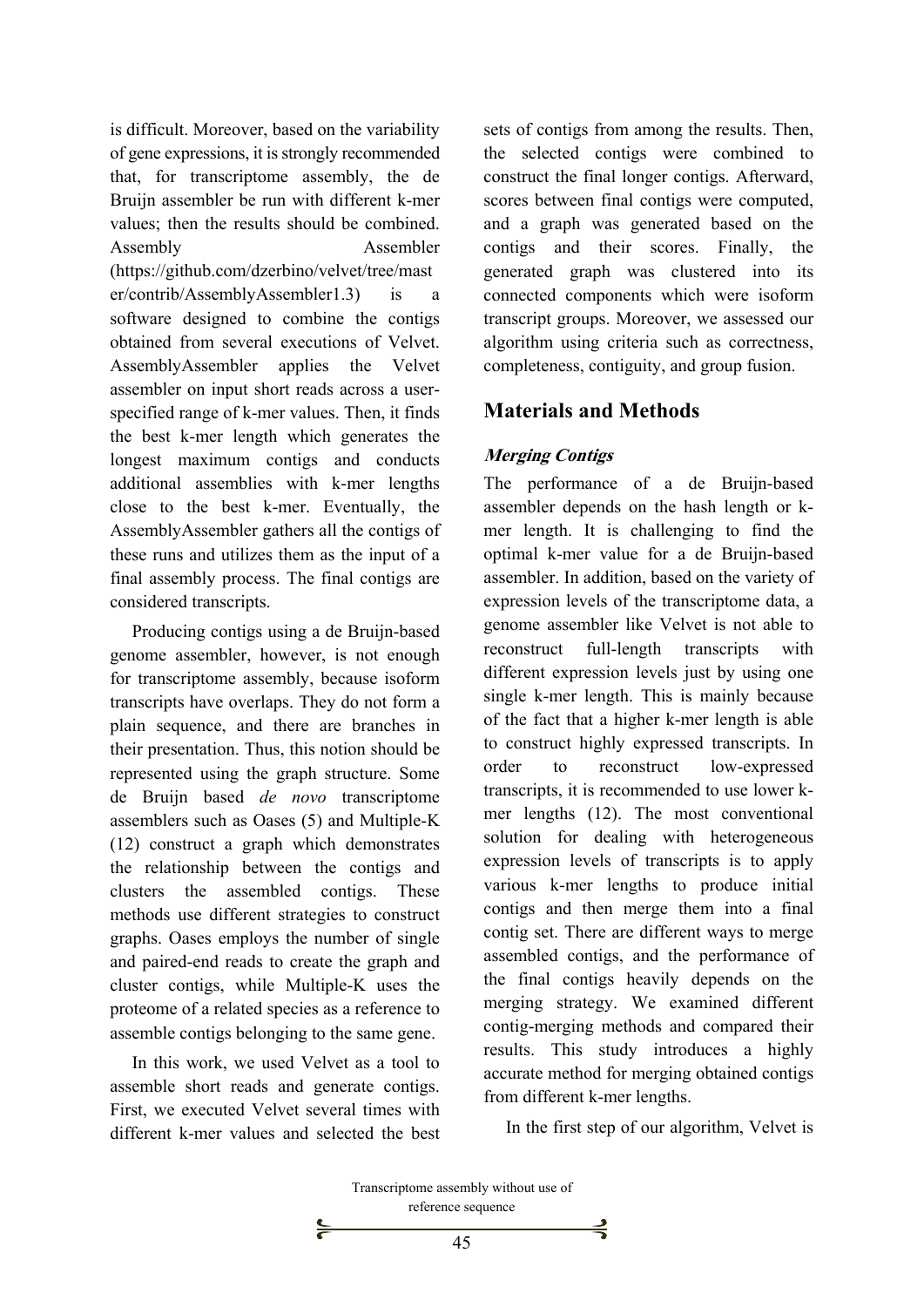run with a range of user-specified k*-*mer lengths. Then the result of each Velvet run is verified and a subset of k-mer lengths which will produce satisfactory results is selected. In the second step, the union of the selected sets of contigs, which are constructed using opted k-mer lengths, is considered as the input for another series of Velvet runs with a range of user-specified hash lengths. Then the algorithm determines which k-mer lengths produce better assemblies than the others. Next, it merges the assembled contigs which are produced using the selected k-mer lengths and creates the final assemblies. Figure 1 illustrates our strategy to generate and merge contigs.



**Figure 1. Merging phase diagram** 

Although assembling transcriptome short reads using just one k-mer value does not produce the desired contigs, the use of a wide variety of k-mer lengths might lead to the generation of misassemblies and cause the assembler's performance to deteriorate. Therefore, it is necessary to design a sophisticated procedure to verify the performance of Velvet with each k-mer length and choose the best ones among them. Velvet results including contigs with longer N50 and longer maximum lengths are more appropriate for the input of the final assembler. Our algorithm verifies the performance of each Velvet execution and selects the desired results of the executions. In the current study, we used the average value of N50 and the maximum contig length of all the executions as thresholds to determine which executions had an acceptable amount of N50 and maximum contig length.

We also kept track of unused reads in each Velvet execution and tried to assemble them independently. In the final step, assembled unused reads were taken into account and used as part of the input for the final Velvet execution.

#### **Clustering Contigs**

Throughout gene expression, alternative splicing causes the generation of multiple transcripts, called isoforms, from a single gene. These isoforms usually have common exons. Each mRNA contains particular exons of the gene, and some others might be excluded from it. The existence of common exons in isoform contigs causes de Bruijnbased assemblers to operate incorrectly, and these isoforms are possibly merged, because the de Bruijn graph tries to merge sequences that overlap. In other words, transcripts with common exons might also have common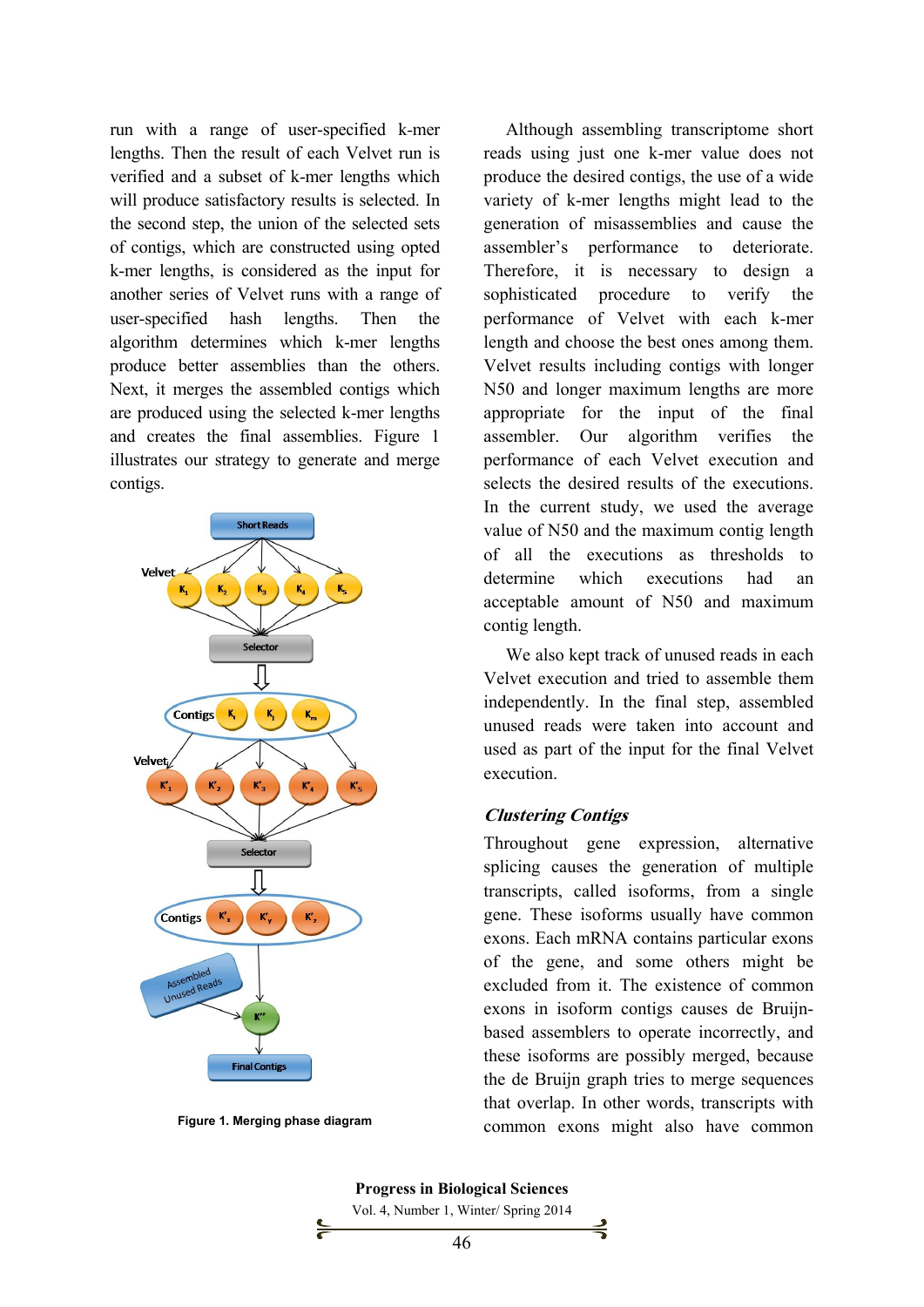assembled contigs. Thus, we call isoforms with common exons an isoform group. All transcripts of an isoform group are expected to constitute a cluster.

In order to illustrate the structure of each isoform group, we used a directed graph. An isoform group contains several transcripts, and each transcript consists of one or more contigs, so every isoform group is a collection of its transcript contigs. We represented an isoform group using graph data structure. In this graph, the contigs are considered nodes. The edges of the graph determine the relationship between and the order of the contigs.

In the sequencing process, reads can be obtained either from only one end of a fragment, which is called single-end sequencing, or from both ends of a fragment, which is called paired-end sequencing. For paired-end sequencing, the approximate fragment size or insert length is used to estimate the distance between both ends. Two contigs, the distance between which is less than the insert length, probably share a fragment. In other words, the read from one end of the fragment contributes to the construction of the first contig, and the read from the other end of the fragment contributes to the construction of the second contig. Based on our experiments, the best criterion for relating two contigs and specifying their order is the number of pairedend reads that admits the strength and direction of the connection between them. In order to find the isoform groups, we built a directed weighted graph based on the pairedend scores; the calculation process is presented in the following section. Afterward, the low-weighted edges were discarded, and the remaining graph was divided into its connected components. Finally, the generated sub-graphs were considered as the clusters. Each cluster demonstrated an isoform group which consisted of the contigs of its transcripts and the relationships between them. The graph related to each isoform group is a DAG (Directed Acyclic Graph), and each path in this graph is a possible transcript.

#### **Calculating Scores**

The score between two contigs is the number of paired-end reads that admits their connection. If a connection is confirmed by an adequate number of paired-end reads, the contigs belong to the same gene. To calculate the scores, short reads are aligned to the final contigs. The score between two contigs increases by one unit if a specific read is aligned to the first contig and its pair is aligned to the second contig. To align short reads to contigs, BLAT software (14) was used. If more than 80% of a short read length is aligned to a contig, the read will be regarded as part of the contig. There are many similar but distinct genes within a family of genes, so some distinct genes might have several short reads in common, and contigs belonging to these genes will be fused together. However, in the assembly process, the only available information is sequencing information, so gene fusion is inevitable where there are similar genes.

#### **Experimental Data**

We used two different sets of data in order to evaluate our algorithm's efficiency. The first data set included simulated short reads generated from the rat transcriptome downloaded from http://www.ebi.ac.uk/asd. The second one was a data set containing the experimental short reads of *loricaria gr. cataphracta* transcriptome available under accession number SRA010189 via EMBL-EBI databases. This real RNA-seq data set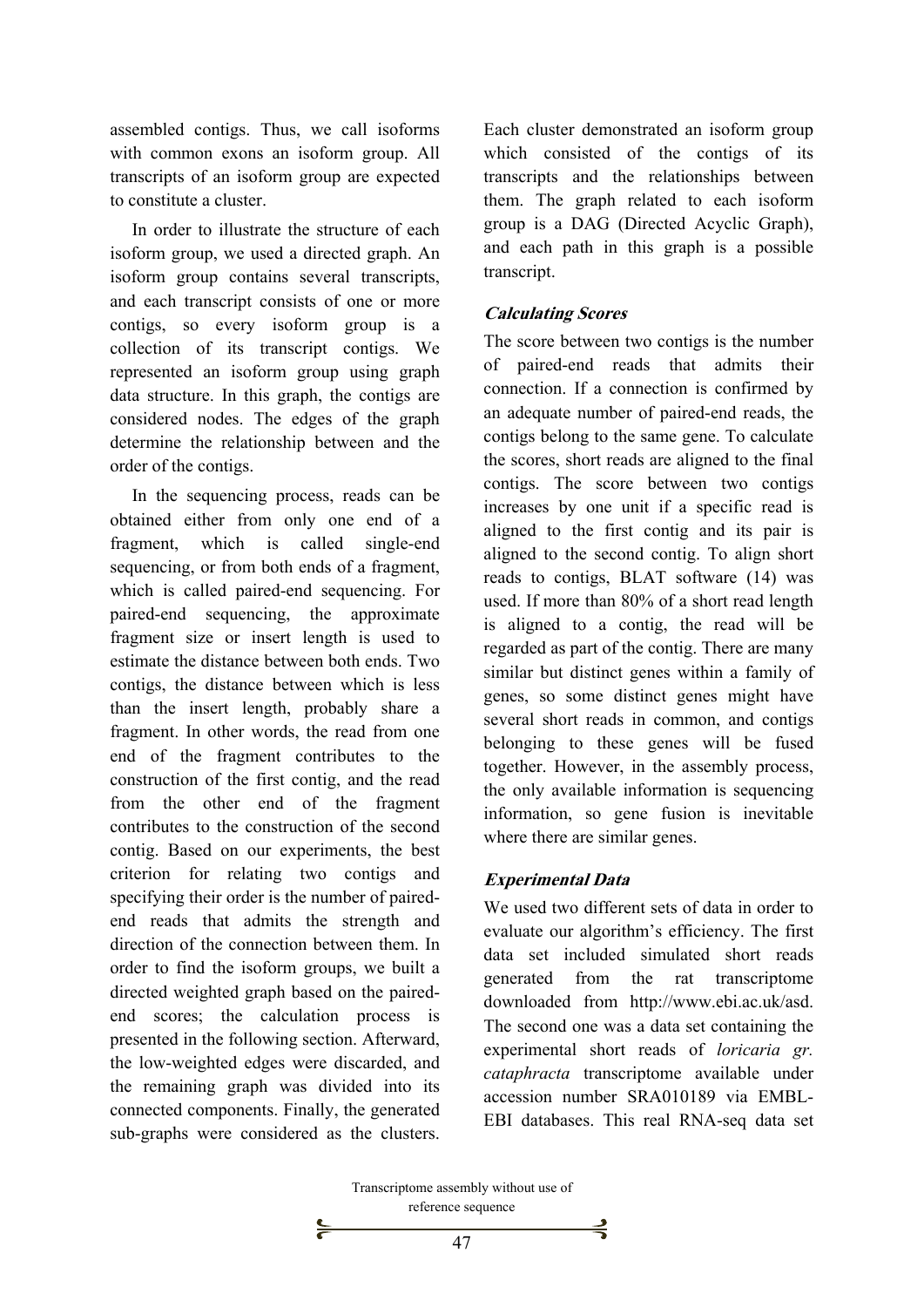comprised 71-bp short reads of *loricaria gr. cataphracta* sequenced using Illumina sequencing technology.

We used a rat transcriptome data set to measure the correctness, completeness, contiguity, and group fusion of contigs generated by our algorithm. In order to simulate a RNA-seq data set similar to real ones, a random number between 10 and 50 was considered as the expression level of each transcript. The frequency of each transcript in our expressed transcript data was equal to its randomly generated expression level.

We used the expressed transcripts data set as the input of a short read simulator. Dwgsim (https://github.com/nh13/DWGSIM) was used to simulate paired-end short reads. Short read length was considered 45bp, and the insertion length between paired-ends was set to 200bp.

#### **Results**

#### **k-mer length impact**

To verify the impact of k-mer value on assembly performance, we simulated two sets of data. First, we selected 100 transcripts of rat and considered the expression level of each transcript as a random number between 5 and 10. Second, we assigned random numbers between 40 and 50 as expression levels of 100 selected transcripts. We called the first set of data 'low-expressed transcripts' and the second set of data 'highexpressed transcripts.' Then, we simulated short reads of these two transcript data sets. Lastly, we applied Velvet Assembler to each set separately and compared their performances. As Figures 2, 3, and 4 show, the smaller k-mer lengths performed better for low coverage transcripts, but for highly expressed genes, the results of the longer kmer lengths were more satisfactory.



**Figure 2. Impact of k-mer length on median coverage depth of contigs** 



**Figure 3. Impact of k-mer length on median N50 of contigs** 



**Figure 4. Impact of k-mer length on maximum contig length** 

The coverage depth is the average number of short reads containing a given nucleotide in the reconstructed sequence. Misassemblies and erroneous contigs have low coverage

Vol. 4, Number 1, Winter/ Spring 2014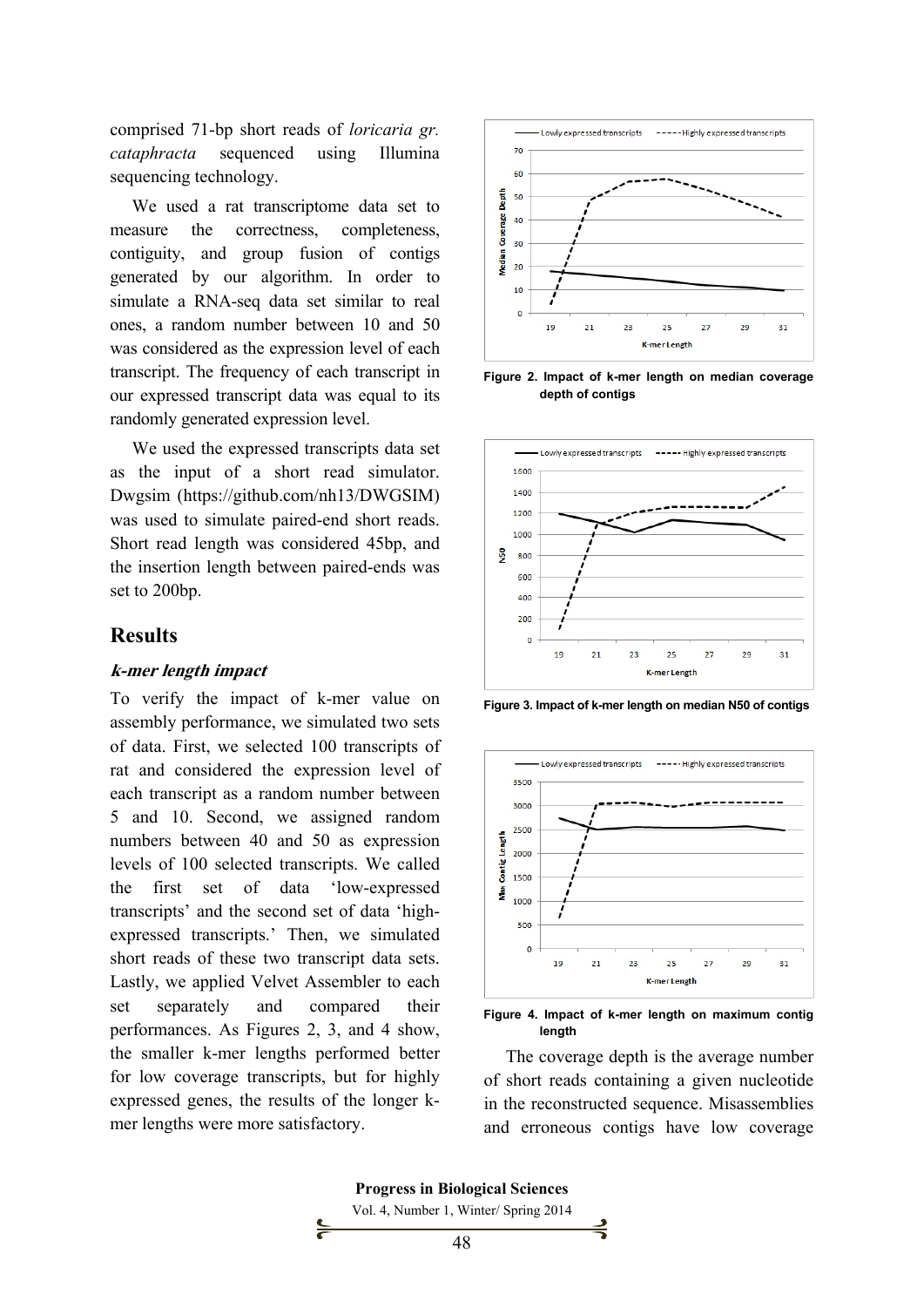depth, so the existence of a large amount of misassemblies in final contigs causes a reduction in median coverage depth. As shown in Figure 2, the median coverage depth would be very low when lower k-mer lengths are used for high-expressed genes. The median coverage depth usually grows when k-mer values are increased for highlyexpressed genes, and it decreases for lowexpressed genes. N50 and maximum length of contigs are significant measures used to evaluate the result contigs. In Figure 3 and 4, it is observable that for transcripts with low expression levels, lower k-mer lengths perform better and generate longer contigs, but for highly-expressed transcripts, larger kmer values produce longer contigs.

Constructing a de Bruijn graph with a small hash length results in contigs which cover most parts of the transcripts, but it also creates misassemblies and generates many extra contigs which are not aligned to the original transcripts. Hence, small k*-*mer lengths make de Bruijn graphs more ambiguous. However, larger k-mer lengths generate more accurate de Bruijn graphs, although they might not be able to produce some assemblies. The de Bruijn assembler which uses small k-mer values generates more complete contigs, but large k-mer lengths provide more accurate contigs. Therefore, choosing the k-mer length is a trade-off between completeness and correctness.

#### **Metrics**

We consider several metrics to evaluate the explained algorithm and to compare it with the other algorithms. The metrics used for assessment are correctness, completeness, contiguity, and group fusion.

Correctness is the percentage of contigs that are correctly constructed. To identify correct contigs, the original exons were aligned to the contigs. In an ideal situation, all contigs should be covered completely by exons, but in the experimental situation, most contigs are only partially covered. If more than 80% of a contig length is covered, it will be considered a correct contig.

An ideal assembler generates contigs that cover all of the transcripts. Completeness denotes the percentage of nucleotides of the original transcripts that are covered by the generated contigs. We also measured the percentage of isoform groups in which more than 80% of their nucleotides are covered by the resulting contigs.

It is anticipated that all the exons belonging to one isoform group will be covered by one cluster. This measure is called contiguity. In fact, contiguity specifies the percentage of isoform groups which are covered by one cluster at more than 80% of the group length.

Different isoform groups should be regarded as different clusters. Since some isoform groups have common portions of sequence, they might be fused together. Group fusion determines the percentage of clusters covering two different groups.

## **Evaluating Scores**

According to the procedure of constructing a directed graph from assembled contigs which was discussed in the methods section, an edge that connects two contigs of two different genes is a wrong edge and should be discarded. Our experiments showed that less than 2% of edges in the graph were inserted incorrectly and needed to be eliminated. This demonstrates the fact that the applied scoring system based on the number of paired-end reads is reliable for connecting and ordering contigs.

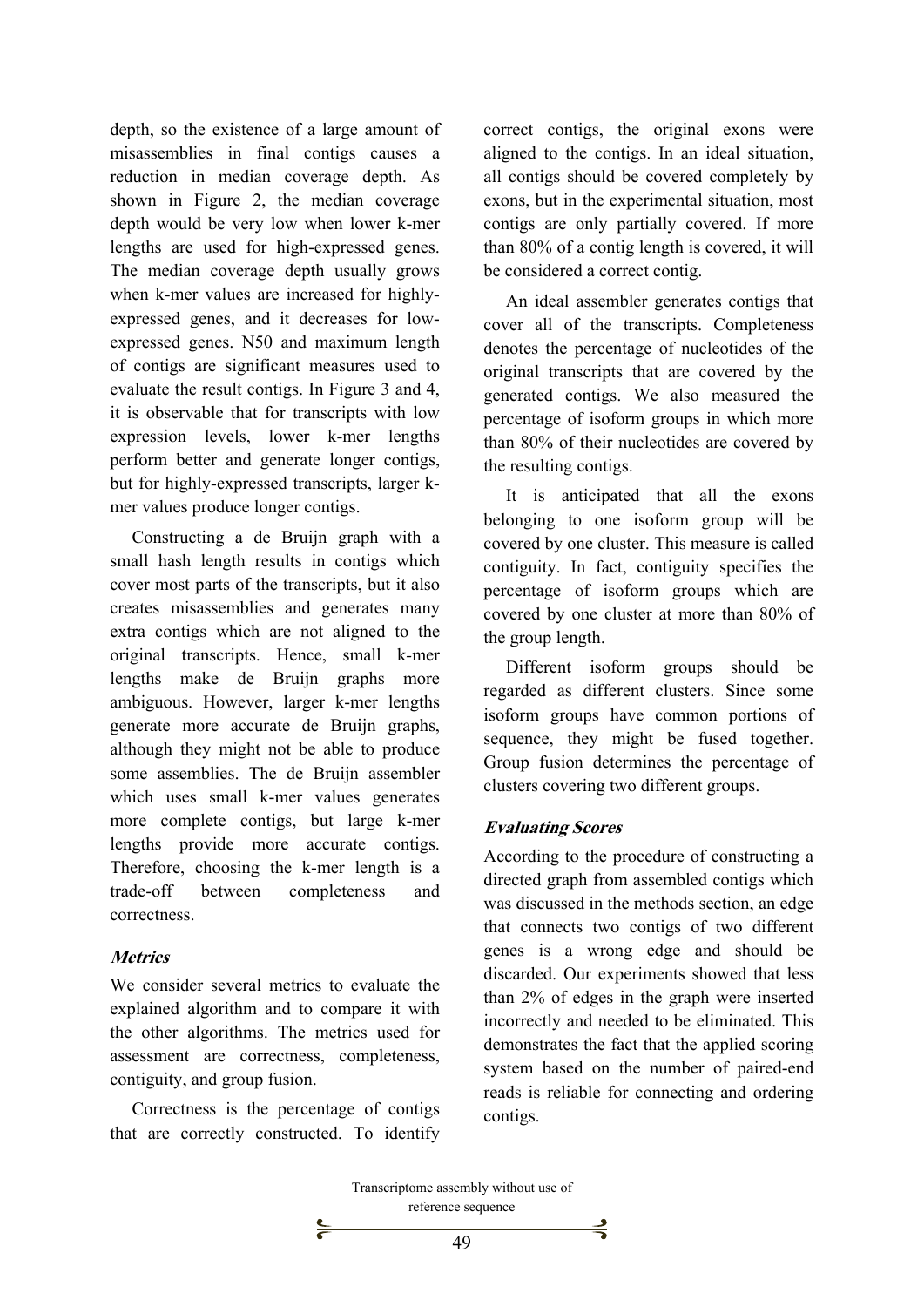| Method             | Contiguity | Correctness | Completeness | Group fusion |
|--------------------|------------|-------------|--------------|--------------|
| Single K           | 61.08      | 98.44       | 83.98        | 3.47         |
| All runs           | 62.89      | 83.54       | 93.58        | 5.21         |
| Assembly assembler | 69.56      | 88.68       | 93.85        | 4.1          |
| Our method         | 70.52      | 95.74       | 93.06        | 3.91         |

**Table 1. Comparison results of various merging methods** 

## **Comparison of Merging Methods on Simulated data**

The final outcomes of evaluating different strategies are summarized in Table 1. This table shows that the strategy of running Velvet with different k-mer lengths and merging the results is definitely superior to generating contigs using just one single k-mer length. Running Velvet with a single k-mer length does not culminate in a desirable performance. In order to judge the merits of merging contigs of different Velvet executions, we also conducted our experiments on running Velvet with just one k-mer length.

In order to compare our merging method with Assembly Assembler, we applied Assembly Assembler to short reads, and then we clustered its final contigs using our clustering method. The performance of AssemblyAssembler's merging method is shown in Table 1. We also present the performance of the assembler when the selection method was not applied to Velvet results, and all of the generated sets of contigs in the first series of Velvet executions were used as input for the second series of Velvet executions.

Each contig usually contains one or more exons, so it was expected that contigs would be covered by the exons. To evaluate the correctness of the contigs, we aligned exons to the assembled contigs. Therefore, each exon covered a specific part of a contig. If more than 80% of the contig length is covered by exons, it is considered to be a correctly constructed contig. For the rat transcript data set, more than 95% of the contigs were covered by exons at over 80% of the contig length.

In order to assess the completeness of generated contigs, we aligned exons to the contigs, and we anticipated the alignment of all of the exons to the contigs. Covering all of the exons with the contigs is not possible in real situations. If more than 80% of the exon length is aligned to a contig, the exon will be considered completely covered. The contigs generated using our method were over 93% completely reconstructed, which is considerably more than the results obtained by running Velvet with just one single k-mer length. Generally, Velvet with just one k-mer length produces fewer contigs which are more accurate and less complete.

The contiguity of the contigs is estimated by the percentage of the isoform groups which are covered by one cluster. In order to discover isoform groups, we aligned exons to the transcripts. All exons belonging to one transcript were considered as initial isoform groups. Then we tried to find the groups with common exons, merge them, and unify all of their exons. It was expected that the exons of one isoform group would be aligned to the contigs of one cluster. The clusters obtained using our method covered about 70% of the desired isoform groups which is indicative of good contiguity.

We also computed the percentage of clusters containing group fusion. In our method, 3.9% of groups had group fusion which means that they aligned to one cluster.

#### **Comparison with Multiple-K on real data**

Our algorithm was compared to the existing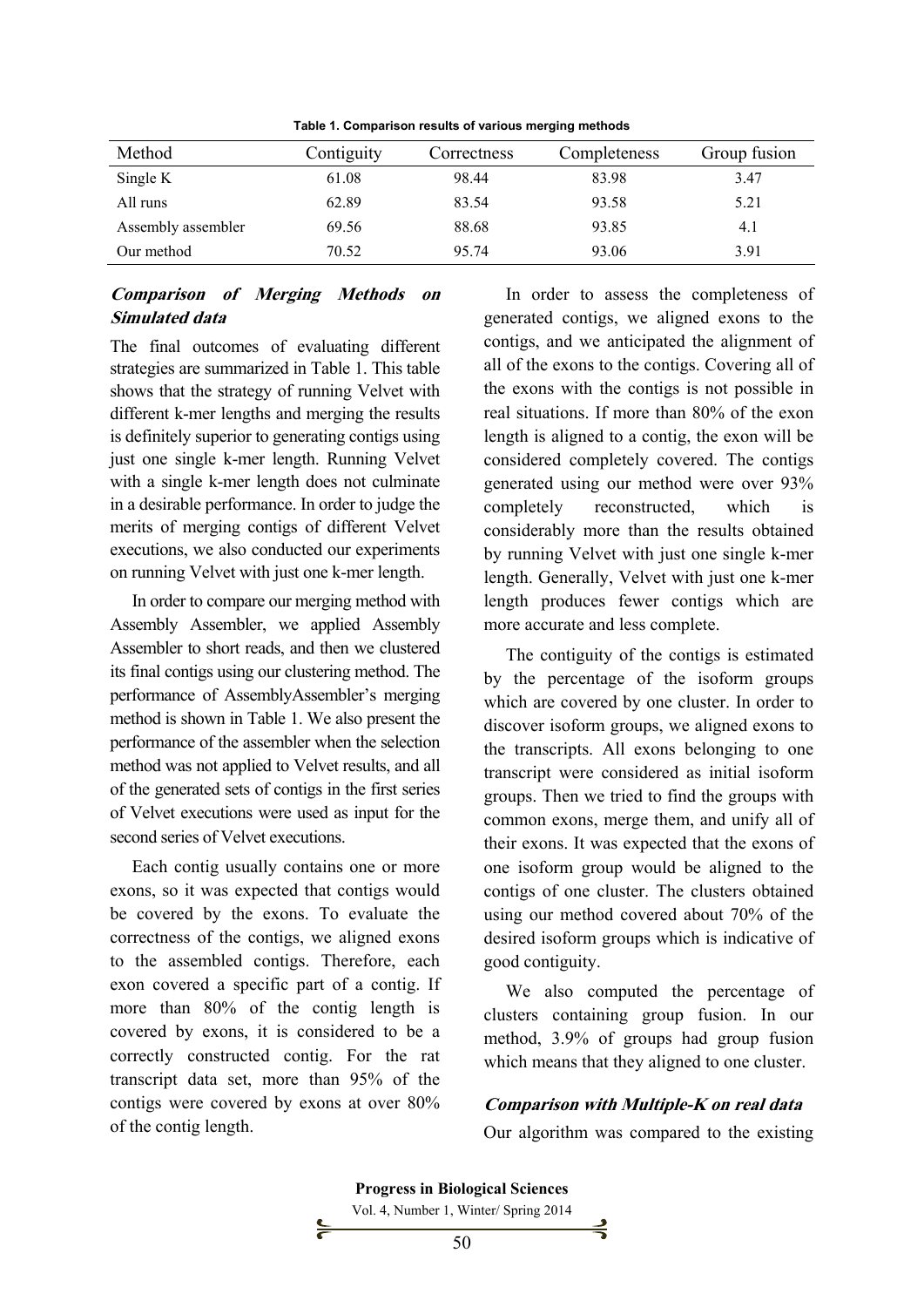RNA-seq *de novo* transcriptome assembler, Multiple-K (12). The *loricaria gr. cataphracta* transcriptome short reads data set was used for this comparison. The assembled contigs obtained with our method and the Multiple-K resulting contigs were compared using N50 which is the weighted median of contig lengths. The higher value of this statistic indicates the longer lengths of the assembled contigs. Generally, producing longer contigs leads to the generation of more contiguous reconstructed transcripts. Table 2 shows that the assembled contigs obtained with our method are longer than the contigs assembled using Multiple-K. Our method also succeeded in generating contigs with longer maximum contig length in comparison with the results of Multiple-K. Our method and the Multiple-K algorithm both assembled the same number of input transcripts.

**Table 2. Comparing of our method with Multiple-K method** 

| Assembly                        | No. of<br>contigs | N50 | Max<br>length | Total<br>length<br>(Mb) |
|---------------------------------|-------------------|-----|---------------|-------------------------|
| <b>Best Single</b><br>$k(k=31)$ | 141,649           | 201 | 3738          | 26 34                   |
| Multiple-K                      | 149,233           | 234 | 5330          | 33.33                   |
| Our method                      | 152,290           | 289 | 6558          | 33.52                   |

# **Discussion**

Our proposed algorithm is able to reconstruct transcripts with a diverse range of expression levels, although it does not have the power to assemble transcripts with low expression levels. Since reference-based RNA-seq assembly performs well in assembling low-expressed genes, combining reference-based and *de novo* approaches achieves better results.

One of the most important parameters affecting a de Bruijn-based assembler's performance is the k-mer length. This parameter is crucial to assembling transcriptome short reads because of the inherent variability of gene expression levels. Hence, there is no optimal k-mer value for assembling transcriptome short reads. Therefore, running a de Bruijn assembler using different hash lengths and merging the results generates more contiguous sequences. The performance of the final contigs is highly dependent on the merging strategy. In this work, we examined different methods in order to improve the results, and eventually we generated a more contiguous assembly. Obviously, there may be other merging strategies which can improve performance.

We determined that if the connection between the contigs is admitted by the adequate number of paired-end short reads, they belong to the same gene, and the score obtained based on the paired-end reads is an appropriate measure for finding isoform groups. However, the discovery of other characteristics that reveal relationships between contigs can be helpful in improving the contiguity of the final results.

Group fusion in the assembly process leads to the construction of transcripts, the sequences of which are merged together. This problem can be solved by employing some post-processing tasks. One possible solution for this problem is to use coverage depth information to separate the fused groups. The coverage depth of all parts of a transcript is uniform, so all the contigs that are clustered into a specific isoform group should have similar coverage depth. Since the exons common among transcripts increase the coverage depth of the contigs related to those exons, it is necessary to develop a method for distinguishing the common exons.

# **Acknowledgment**

The authors would like to thank the Institute for Research in Fundamental Sciences (IPM) for their contribution to this study in allowing the use of their high performance computers.